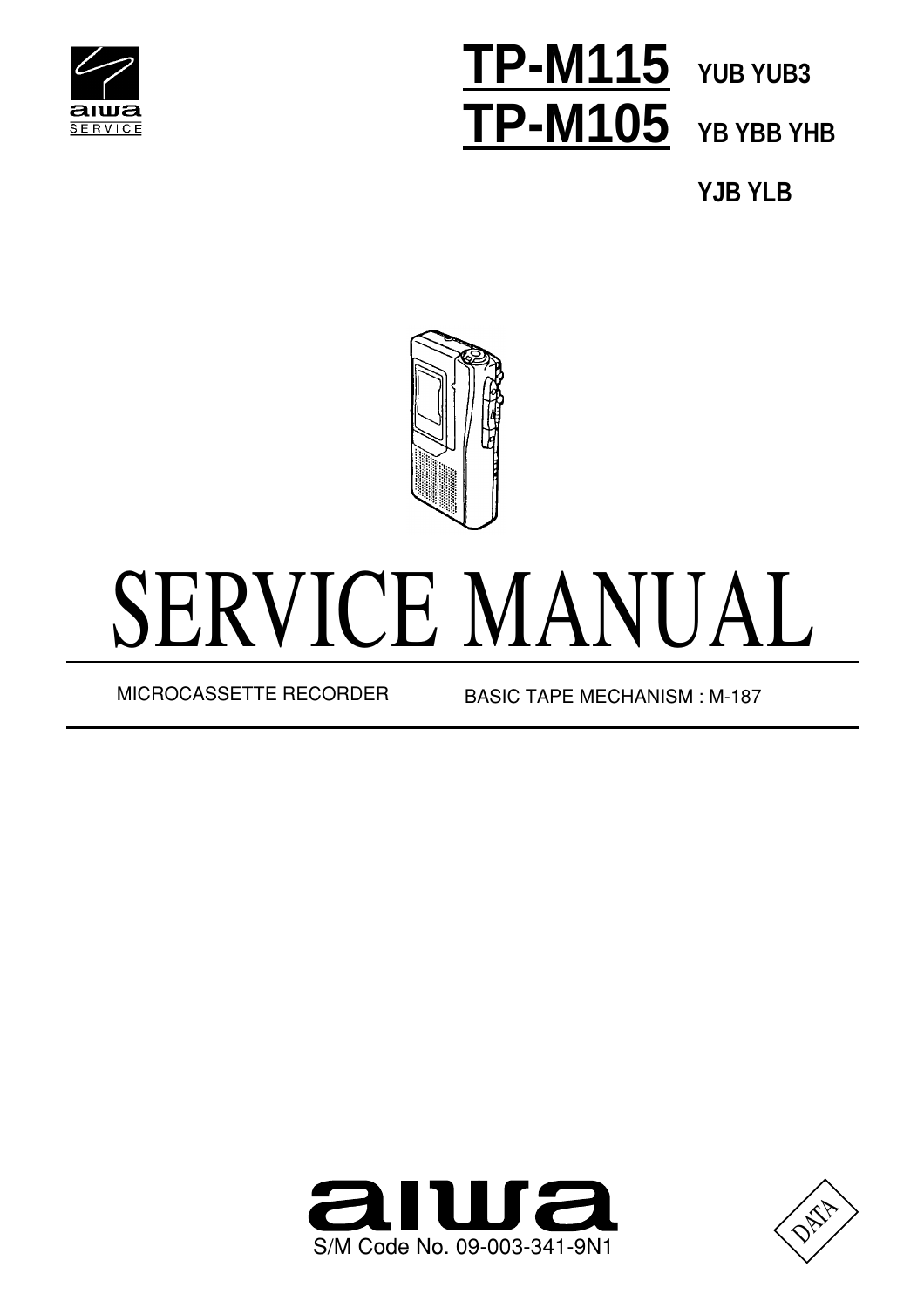## **SPECIFICATIONS**

| Track system:            | Micro cassette, 2 tracks 1 channel,<br>monaural      |                                                     |  |  |  |  |
|--------------------------|------------------------------------------------------|-----------------------------------------------------|--|--|--|--|
| Usable tapes:            |                                                      | (MICROCASSETTE) <sup>M</sup> (Normal position type) |  |  |  |  |
|                          | Frequency response: 250 - 5,000 Hz (2.4 cm/sec) EIAJ |                                                     |  |  |  |  |
| Tape speed:              | 2.4 cm/sec or 1.2 cm/sec switchable                  |                                                     |  |  |  |  |
| Microphone:              | Electret condenser microphone (monaural)             |                                                     |  |  |  |  |
| <b>Maximum output:</b>   | 110 mW (EIAJ/DC)                                     |                                                     |  |  |  |  |
| Output jack:             | EARPHONE jack (monaural mini-jack) (1)               |                                                     |  |  |  |  |
| Other jack:              | DC 3 V jack                                          |                                                     |  |  |  |  |
| Speaker:                 | Diameter 36 mm, 4 ohms                               |                                                     |  |  |  |  |
| <b>Recording system:</b> | DC bias                                              |                                                     |  |  |  |  |
| <b>Erasing system:</b>   | Magnet erasure                                       |                                                     |  |  |  |  |
| Power sources:           | DC 3 V using two size AA (R6) dry cell               |                                                     |  |  |  |  |
|                          | batteries                                            |                                                     |  |  |  |  |
|                          | AC house current using the AC adaptor                |                                                     |  |  |  |  |
|                          | Aiwa AC-302                                          |                                                     |  |  |  |  |
| <b>Battery life:</b>     | Battery                                              | <b>Battry life</b><br>EIAJ Recording                |  |  |  |  |
|                          | Manganese (R6P) batteries<br>Approx. 7 hrs.          |                                                     |  |  |  |  |
|                          | Alkaline(LR6) batteries                              | Approx. 24 hrs                                      |  |  |  |  |
| Dimensions:              | 63.8 (W) x 121(H) x 25.7 (D) mm                      |                                                     |  |  |  |  |
|                          | $(25/8 x 47/6 x 11/16 in)$                           |                                                     |  |  |  |  |

Weight: Approx. 116 g (4.1 oz.) (excluding batteries)

• Design and specifications are subject to change without notice.

# ACCESSORIES LIST

DESCRIPTIONで判断できない物は "REFERENCE NAME LIST" を参照してください。<br>If can't understand for Description please kindly refer to "REFERENCE NAME LIST".

| REF. NO | PART NO.       | <b>KANRI</b><br>NO. | <b>DESCRIPTION</b>              |
|---------|----------------|---------------------|---------------------------------|
|         | 8A-HX8-901-010 |                     | IB, YU(3L)C<115U, 115U3>        |
|         | 8A-HX8-902-010 |                     | IB, YHJ (ECC) C<105YHB, 105YJB> |
|         | 8A-HX8-904-010 |                     | IB, YL(3L)C<105YLB>             |
|         | 8A-HX8-905-010 |                     | IB, Y(EGF)C<105YB>              |
|         | 8A-HX8-906-010 |                     | IB, Y(SID)C<105YB>              |
|         | 8A-HX8-907-010 |                     | IB, Y (PHNCZ) C<105YB>          |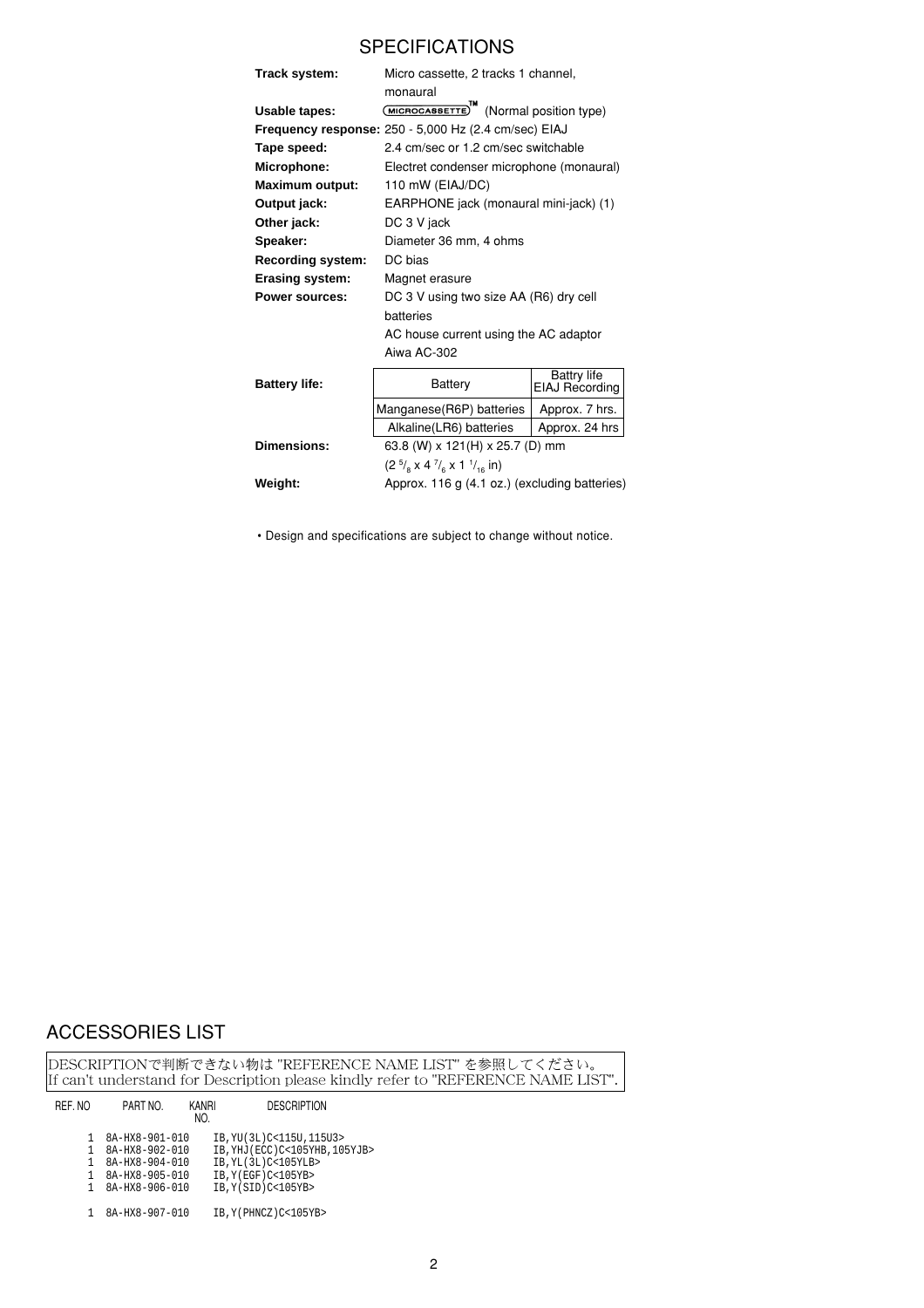#### ELECTRICAL MAIN PARTS LIST

DESCRIPTIONで判断できない物は "REFERENCE NAME LIST" を参照してください。<br>If can't understand for Description please kindly refer to "REFERENCE NAME LIST".

| REF. NO                          | PART NO.                                         | KANRI<br>NO. | <b>DESCRIPTION</b>                                                    | REF. NO              | PART NO.                                           | KANRI<br>NO. | <b>DESCRIPTION</b>                                                   |
|----------------------------------|--------------------------------------------------|--------------|-----------------------------------------------------------------------|----------------------|----------------------------------------------------|--------------|----------------------------------------------------------------------|
| IC                               |                                                  |              |                                                                       | C27<br>J1            | 87-010-186-080<br>$85 - TM5 - 605 - 010$           |              | CAP.CHIP 4700P<br>JACK, HSJ1456                                      |
|                                  | 85-TM5-604-010                                   |              | IC, LA4165M                                                           | J2<br>LED2<br>S1     | 87-A60-849-010<br>8Z-HX5-601-010<br>8Z-HX5-602-010 |              | JACK, DC DIA 2.75 BLK<br>LED, KM2520A01SRC001 RED<br>SW.PUSH PS42D07 |
| MAIN C.B                         |                                                  |              |                                                                       |                      |                                                    |              |                                                                      |
| C1                               | 87-010-193-080                                   |              | CHIP CAPACITOR, 0.033                                                 | S <sub>2</sub><br>S3 | 87-031-816-010<br>87-031-816-010                   |              | SLIDE SWITCH<115U, 115U3><br>SLIDE SWITCH                            |
| C2                               | 87-010-186-080                                   |              | CAP.CHIP 4700P                                                        | S4                   | 87-036-343-010                                     |              | $SW.SL$ $2-2-2$                                                      |
| C <sub>3</sub>                   | 87-010-185-080                                   |              | C-CAP.S 3900P-50 B                                                    | S <sub>5</sub>       | 85-TM5-608-010                                     |              | SW, LEAF LSA-1114P                                                   |
| C <sub>4</sub><br>C <sub>5</sub> | 87-010-082-010<br>$87 - 010 - 072 - 010$         |              | CAPACITOR, 220MF 4V/87-0<br>$CAP$ $2.2-50V$                           | S <sub>8</sub>       | 87-A90-826-010                                     |              | SW.LEAF LSA-1114P                                                    |
|                                  |                                                  |              |                                                                       | SFR1                 | 85-TM5-615-010                                     |              | SFR.5K V FRB-062                                                     |
| C <sub>6</sub>                   | 87-010-184-080                                   |              | CHIP CAPACITOR 3300P(K)                                               | SFR3                 | 87-A91-282-080                                     |              | C-SFR, 2.0K H RVG3S08                                                |
| C7                               | 87-010-198-080<br>87-010-186-080                 |              | CAP, CHIP 0.022<br>CAP.CHIP 4700P                                     | VR1                  | 85-TM5-609-010                                     |              | VR, RTRY 10KAX2 V                                                    |
| C8<br>C9                         | 87-010-504-080                                   |              | CAP, CHIP TANTALUM 0.47-25                                            |                      |                                                    |              |                                                                      |
| C10                              | 87-010-075-010                                   |              | CAP, 10U-16V H5                                                       |                      |                                                    |              |                                                                      |
| C11<br>C12                       | $87 - 010 - 490 - 010$<br>87-A10-952-080         |              | CAP, E 0.1-50 GAS<115U, 115U3><br>C-CAP, TN 22-4 M A MCM<115U, 115U3> |                      |                                                    |              |                                                                      |
| C13                              | 87-010-082-010                                   |              | CAPACITOR, 220MF 4V/87-0                                              |                      |                                                    |              |                                                                      |
| C14                              | 87-010-082-010                                   |              | CAPACITOR, 220MF 4V/87-0                                              |                      |                                                    |              |                                                                      |
| C15                              | 87-010-082-010                                   |              | CAPACITOR, 220MF 4V/87-0                                              |                      |                                                    |              |                                                                      |
| C <sub>16</sub><br>017           | $87 - 010 - 178 - 080$<br>$87 - 010 - 505 - 080$ |              | CHIP CAP 1000P                                                        |                      |                                                    |              |                                                                      |

- C17 87-010-505-080 CA, CHIP TANTALUM 1-16 C18 87-010-504-080 CAP, CHIP TANTALUM 0.47-25
- C22 87-010-746-080 CAP, TANTAL 10-4 C17  $87-010-505-080$ <br>
C18  $87-010-504-080$ <br>
C22  $87-010-746-080$ <br>
C23  $87-010-494-010$ 
	-

Oチップ抵抗部品コード/CHIP RESISTOR PART CODE



| チップ抵抗         |
|---------------|
| Chip resistor |

| 容量      | 種類   | 許容誤差      | 記号     |                         | 寸法/Dimensions (mm) |     |      | 抵抗コード            |
|---------|------|-----------|--------|-------------------------|--------------------|-----|------|------------------|
| Wattage | Type | Tolerance | Symbol | 外形/Form                 | ∸                  | W   |      | Resistor Code: A |
| 1/16W   | 1005 | $± 5\%$   | CJ     |                         | 1.0                | 0.5 | 0.35 | 104              |
| 1/16W   | 1608 | $± 5\%$   | CJ     | - 512<br>$\overline{L}$ | 1.6                | 0.8 | 0.45 | 108              |
| 1/10W   | 2125 | $± 5\%$   | CJ     | $\sqrt{W}$              | ∸                  | .25 | 0.45 | 118              |
| 1/8W    | 3216 | $± 5\%$   | CJ     |                         | 3.2                | 1.6 | 0.55 | 128              |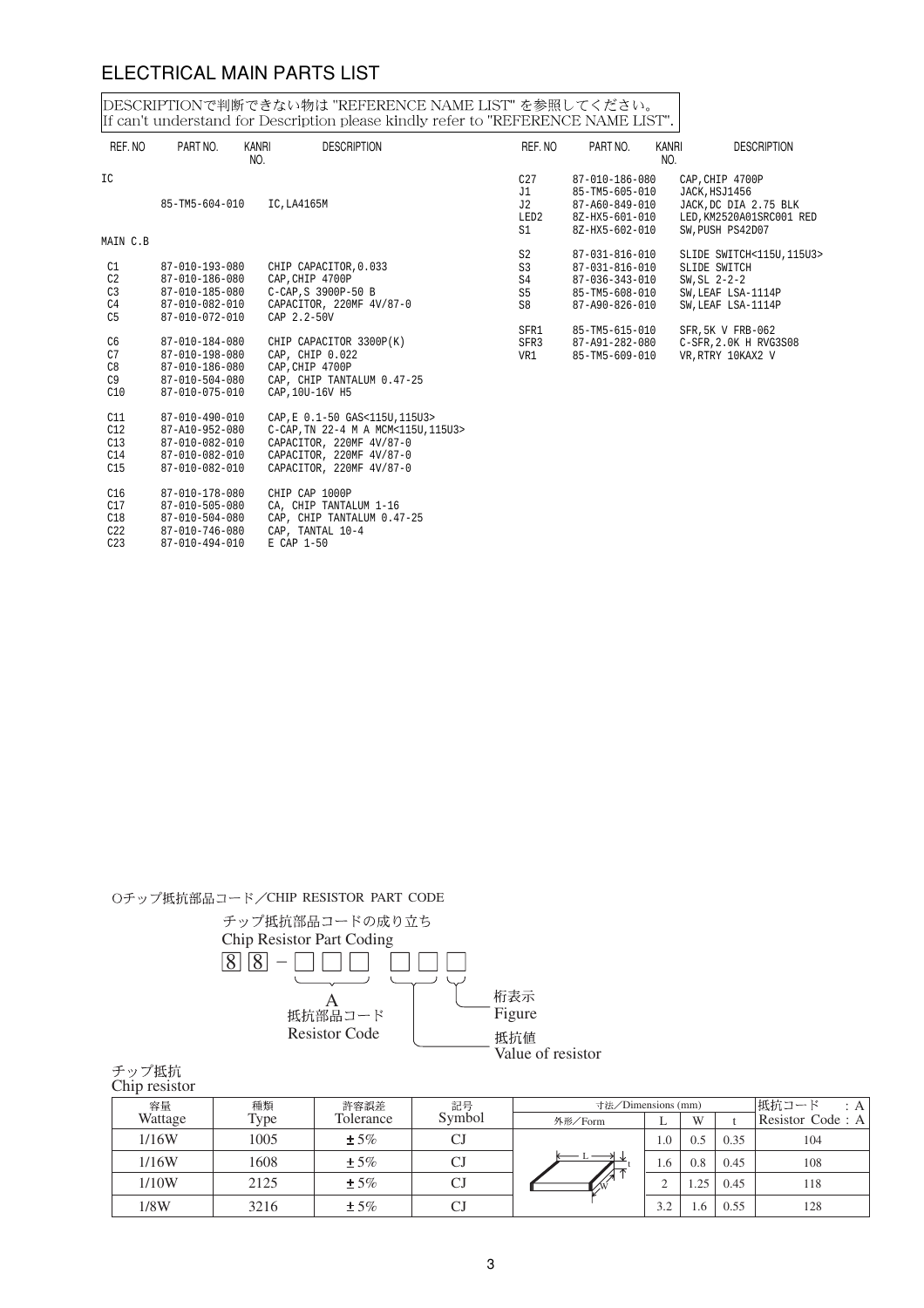#### SCHEMATIC DIAGRAM

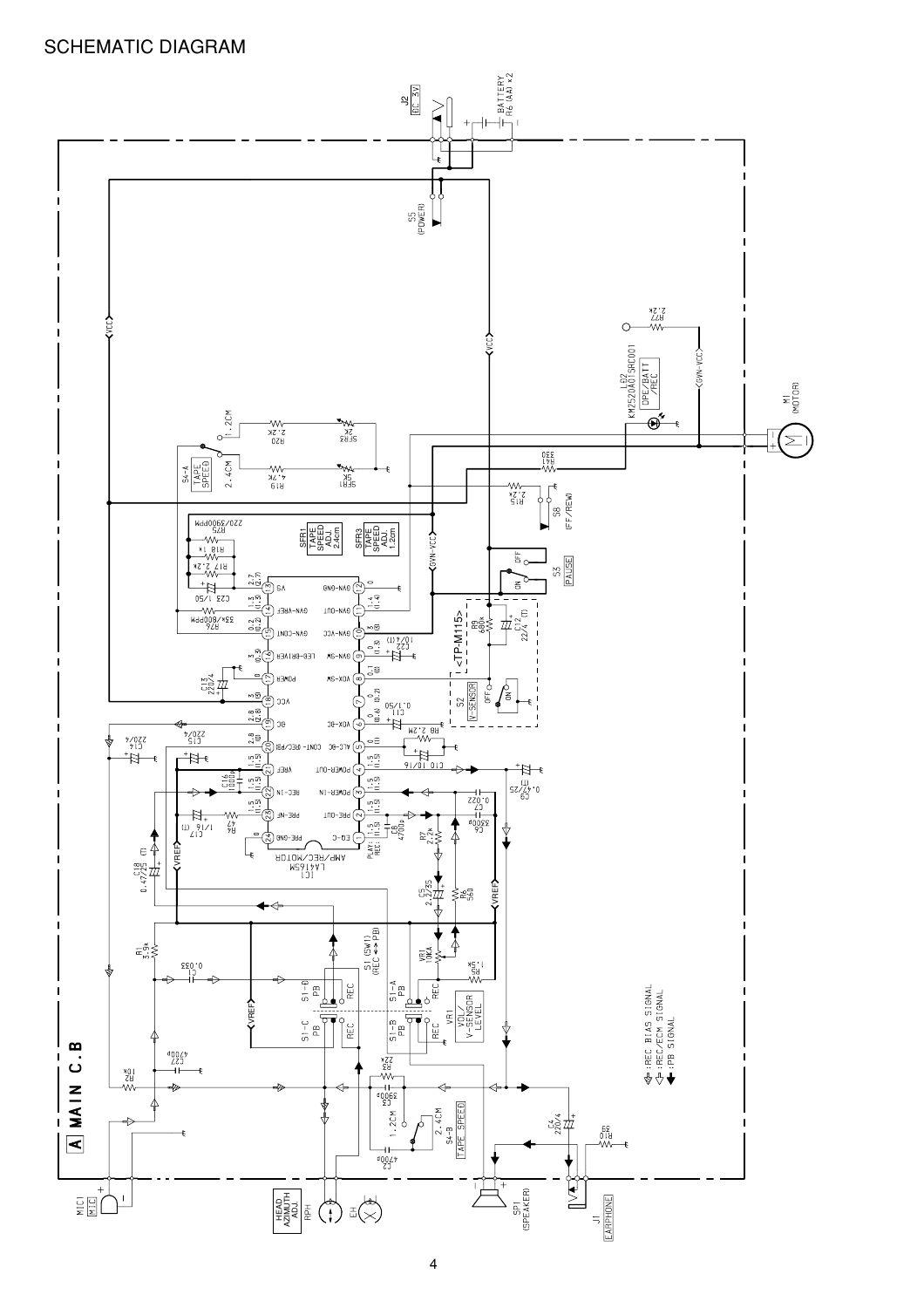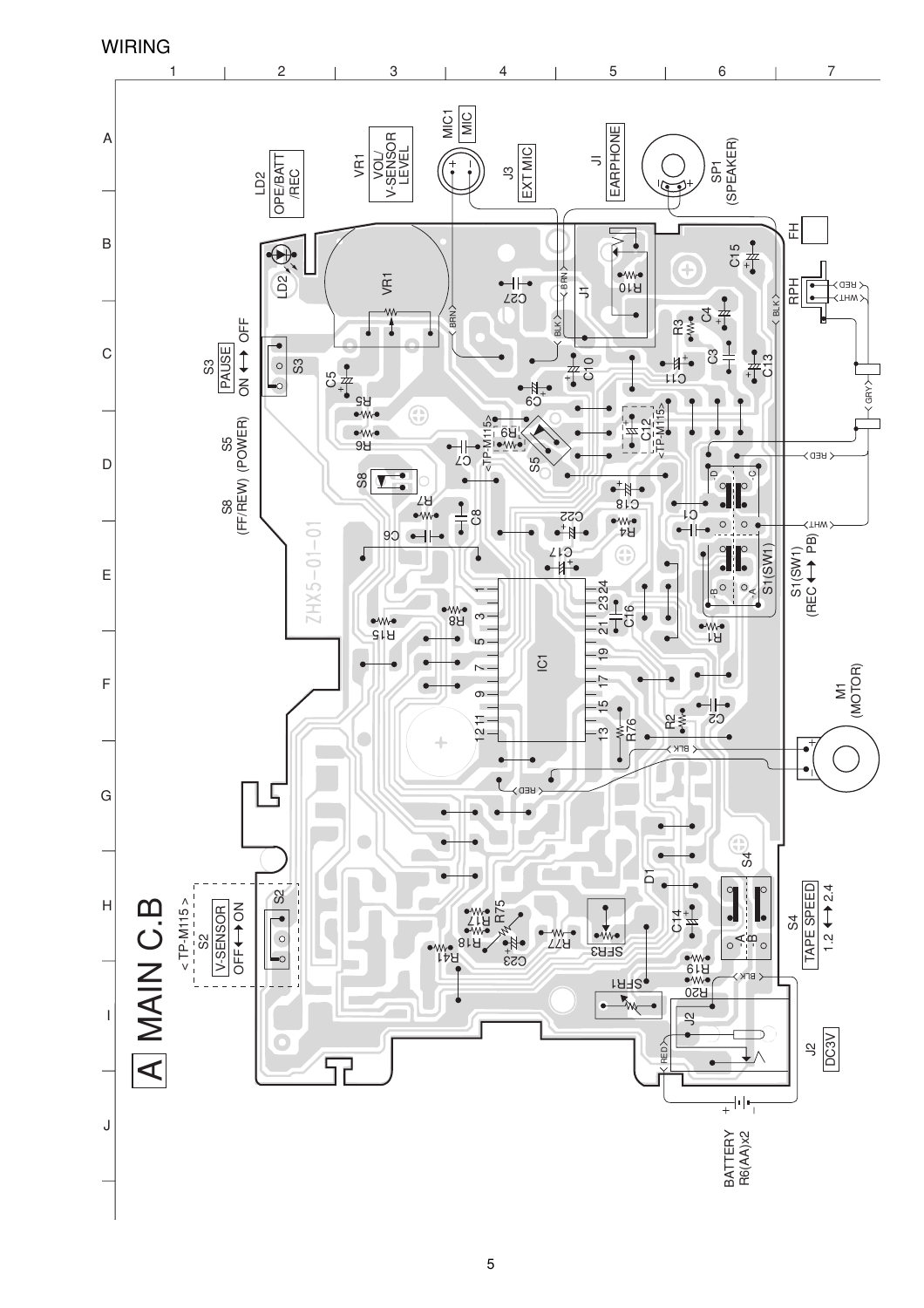#### ADJUSTMENT

#### $\boxed{A}$  MAIN C.B (BOTTOM VIEW)



1. Head Azimuth Adjustment

Setting: **•** Test tape: TTS-930

- Tape speed: 2.4 cm
- Adjustment point: Head Azimuth Adjustment screw

Method: Playback the 5 kHz signal of the test tape (TTS-930) and adjust screw so that the output becomes maximum.

- 2. Tape Speed Adjustment (2.4cm)
	- Setting: Test tape: TTS-900
		- Volume: MAX
		- Adjustment point: SFR1
	- Method: Playback the test tape (TTS-900) and adjust SFR1 so that the tape speed is become  $3000 \pm 10$ Hz.
- 3. Tape Speed Adjustment (1.2cm)
	- Setting: Test tape: TTS-910
		- Volume: MAX
		- Adjustment point: SFR3
	- Method: Playback the test tape (TTS-910) and adjust SFR3 so that the tape speed is become  $3000 \pm 90$ Hz.

#### PRACTICAL SERVICE FIGURE

| Tape speed:     | 3000 Hz $\pm$ 90 Hz                            |
|-----------------|------------------------------------------------|
| Wow & flutter:  | Less than $0.65\%$ (RMS) (2.4cm)               |
|                 | Less than $0.65\%$ (RMS) $(1.2cm)$             |
| Take-up torque: | $4 \sim 12$ g-cm                               |
| F.F torque:     | $30 \sim 150$ g-cm                             |
| Rew torque:     | $25 \sim 60$ g-cm                              |
| Back tension:   | Less than $1.3$ g-cm                           |
| S/N ratio:      | More than 50 dB (DC. PB)                       |
|                 | More than $26$ dB (DC. R/PB)                   |
| Noise level:    | Less than 1.7 mV (DC.Vol Max. PB)              |
|                 | Less than $18 \text{ mV}$ (DC. Vol Max. R/PB)  |
| Erasing ratio:  | More than $40$ dB $(1$ kHz)                    |
| Test tape:      | TTS-900 (Wow & flutter/Tape speed $-2.4$ cm)   |
|                 | TTS-910 (Wow $&$ flutter/Tape speed $-1.2$ cm) |
|                 | TTS-920 (Distortion/Output)                    |
|                 | TTS-930 (Azimuth)                              |
|                 | TTS-940 (REC/PB)                               |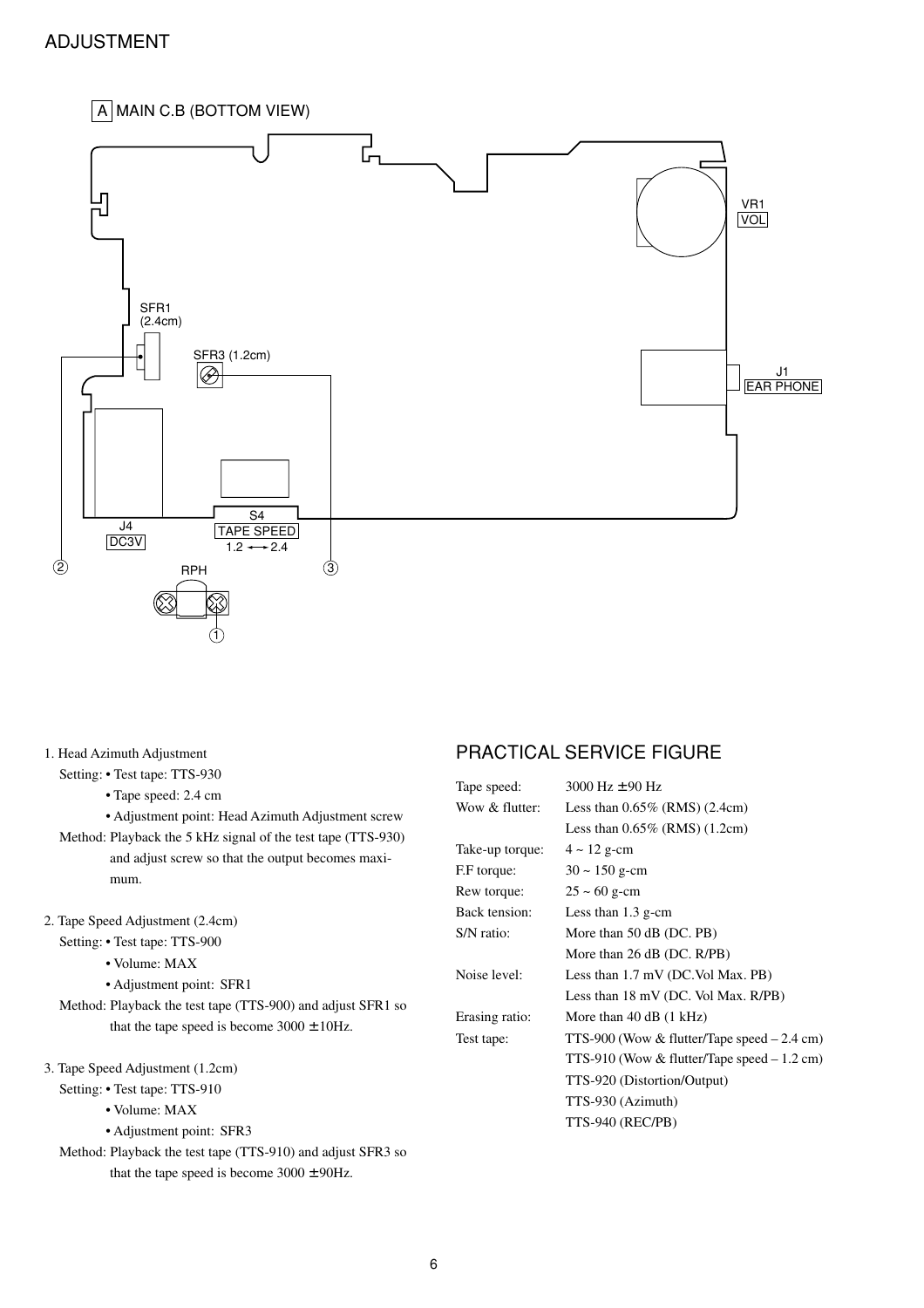# IC BLOCK DIAGRAM IC, LA4165M

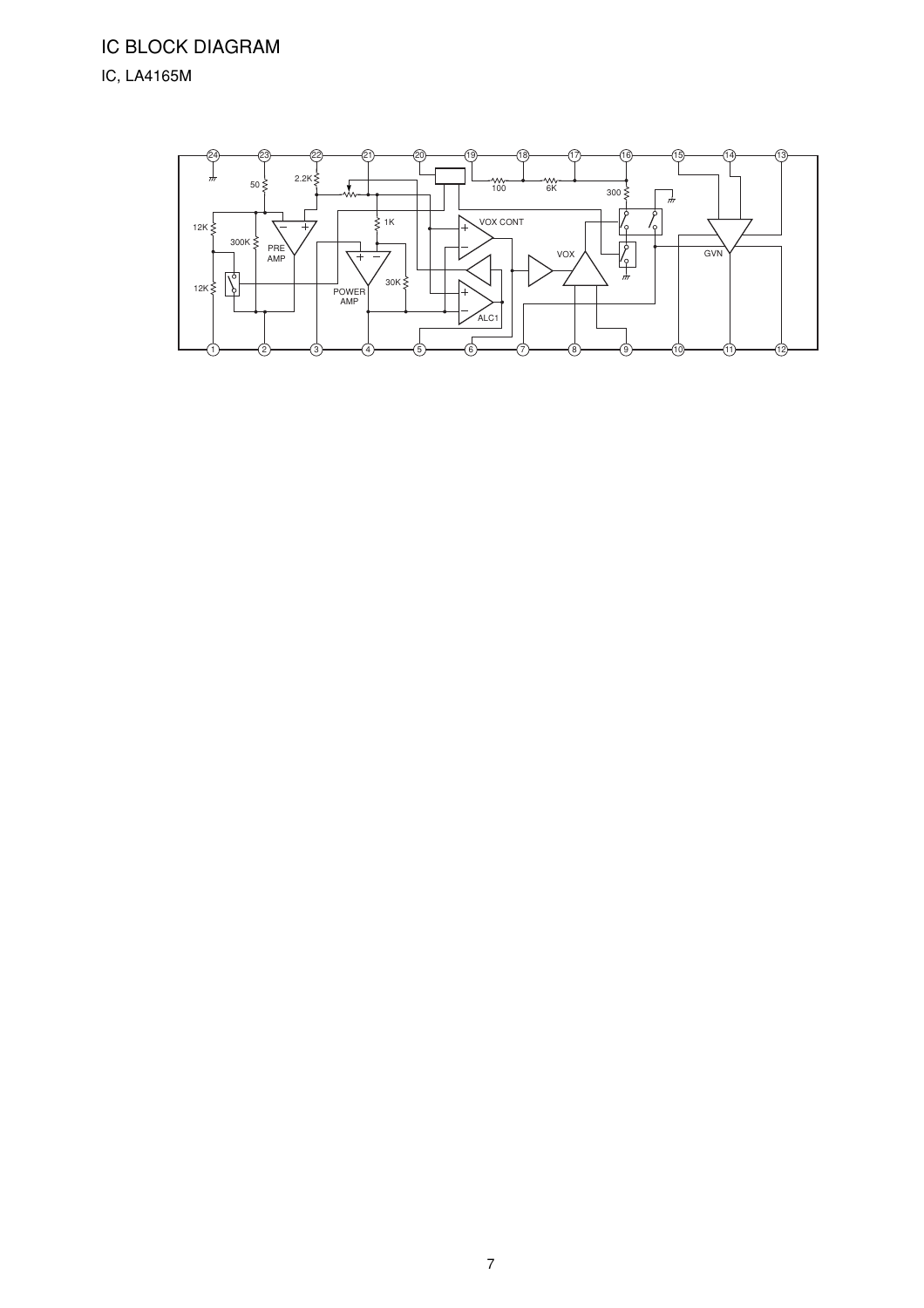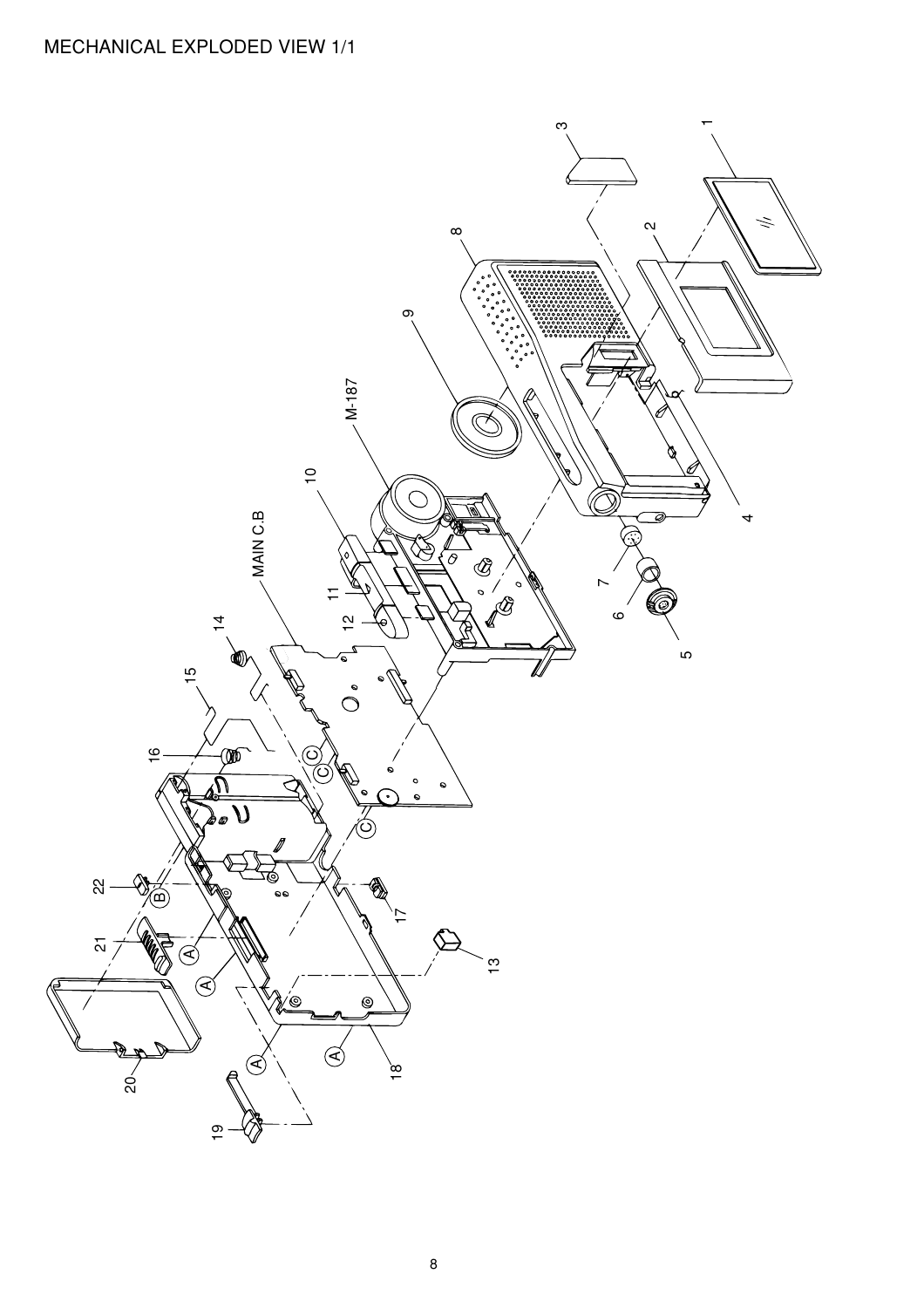# MECHANICAL MAIN PARTS LIST 1/1

DESCRIPTIONで判断できない物は "REFERENCE NAME LIST" を参照してください。<br>If can't understand for Description please kindly refer to "REFERENCE NAME LIST".

| REF. NO                                                    | PART NO.                                                                                             | Kanri<br><b>DESCRIPTION</b><br>NO.                                                                                                                                                                                                   |
|------------------------------------------------------------|------------------------------------------------------------------------------------------------------|--------------------------------------------------------------------------------------------------------------------------------------------------------------------------------------------------------------------------------------|
| 1<br>$\mathbf{1}$<br>$\overline{a}$<br>3<br>$\overline{3}$ | 8A-HX8-009-010<br>8A-HX8-003-010<br>8A-HX8-008-010<br>8A-HX8-010-010<br>8A-HX8-004-010               | WINDOW, CASS M105 <except 115u,="" 115u3=""><br/>WINDOW, CASS M115 YU&lt;115U, 115U3&gt;<br/>LID, CASS B M115/M105<br/>LENS, COUNTER M105 Y<except 115u,="" 115u3=""><br/>LENS, COUNTER M115 YU&lt;115U, 115U3&gt;</except></except> |
| $\overline{4}$<br>5<br>6<br>7<br>8                         | 8Z-HX5-201-010<br>8A-HX8-005-010<br>S6-HX5-210-000<br>84-TM1-639-010<br>8A-HX8-006-010               | SPR, CASS<br>COVER, MIC M115/M105<br>CUSHION MIC<br>ECM, KUC3523<br>CABI, FRONT B M105 Y <except 115u,="" 115u3=""></except>                                                                                                         |
| 8<br>9<br>12 <sup>°</sup>                                  | 8A-HX8-001-010<br>$S1 - 440 - 004 - 210$<br>10 8Z-HX7-015-010<br>11 8Z-HX7-014-010<br>8Z-HX7-013-010 | CABI, FRONT B M115 YU<115U, 115U3><br>SPKR, 1.4' (36mm) 4 OHM 0.4W<br>BTN, CASS STOP YU<br>BTN. CASS PLAY YU<br>BTN, CASS REC YU                                                                                                     |
| 13                                                         | 8Z-HX5-020-010<br>14 85-TM5-203-010<br>15 85-TM5-204-010<br>16 85-TM5-205-010<br>17 8Z-HX7-021-010   | LENS, LED<br>$SPR$ , $BAT (+/-)$<br>$SPR$ , $BAT (+)$<br>$SPR$ , $BAT(-)$<br>KNOB, SL 1.2/2.4 YU                                                                                                                                     |
| 18<br>18<br>19                                             | 8A-HX8-007-010<br>8A-HX8-002-010<br>8Z-HX7-020-010<br>20 8Z-HX7-007-010<br>21 8Z-HX7-019-010         | CABI, REAR B M105 Y <except 115u,="" 115u3=""><br/>CABI, REAR B M115 YU&lt;115U, 115U3&gt;<br/>KNOB, SL PAUSE YU<br/>LID, BATT YU<br/>KNOB, SL FF/REW YU</except>                                                                    |
| 22                                                         | 8Z-HX7-035-010<br>A 87-261-043-410<br>B 87-261-553-310<br>$C$ 87-261-533-310                         | KNOB, SL V-SENSOR YU<115U, 115U3><br>$V + 2 - 20$<br>$V+2-6$ BLK<br>SCREW V+1.7-6 BLK                                                                                                                                                |

#### COLOR NAME TABLE

| Basic color symbol | Color             | Basic color symbol | Color                     | Basic color symbol | Color                     |
|--------------------|-------------------|--------------------|---------------------------|--------------------|---------------------------|
|                    | <b>Black</b>      |                    | Cream                     |                    | Orange                    |
| G                  | Green             |                    | Grav                      |                    | Blue                      |
|                    | Transparent Blue  |                    | Gold                      | P                  | Pink                      |
| R                  | Red               |                    | Silver                    | ST                 | <b>Titan Silver</b>       |
|                    | Brown             |                    | Violet                    | w                  | White                     |
| WT.                | Transparent White |                    | Yellow                    | YT                 | <b>Transparent Yellow</b> |
| LM                 | Metallic Blue     |                    | Light Blue                | GT                 | <b>Transparent Green</b>  |
| LD                 | Dark Blue         | DT                 | <b>Transparent Orange</b> |                    |                           |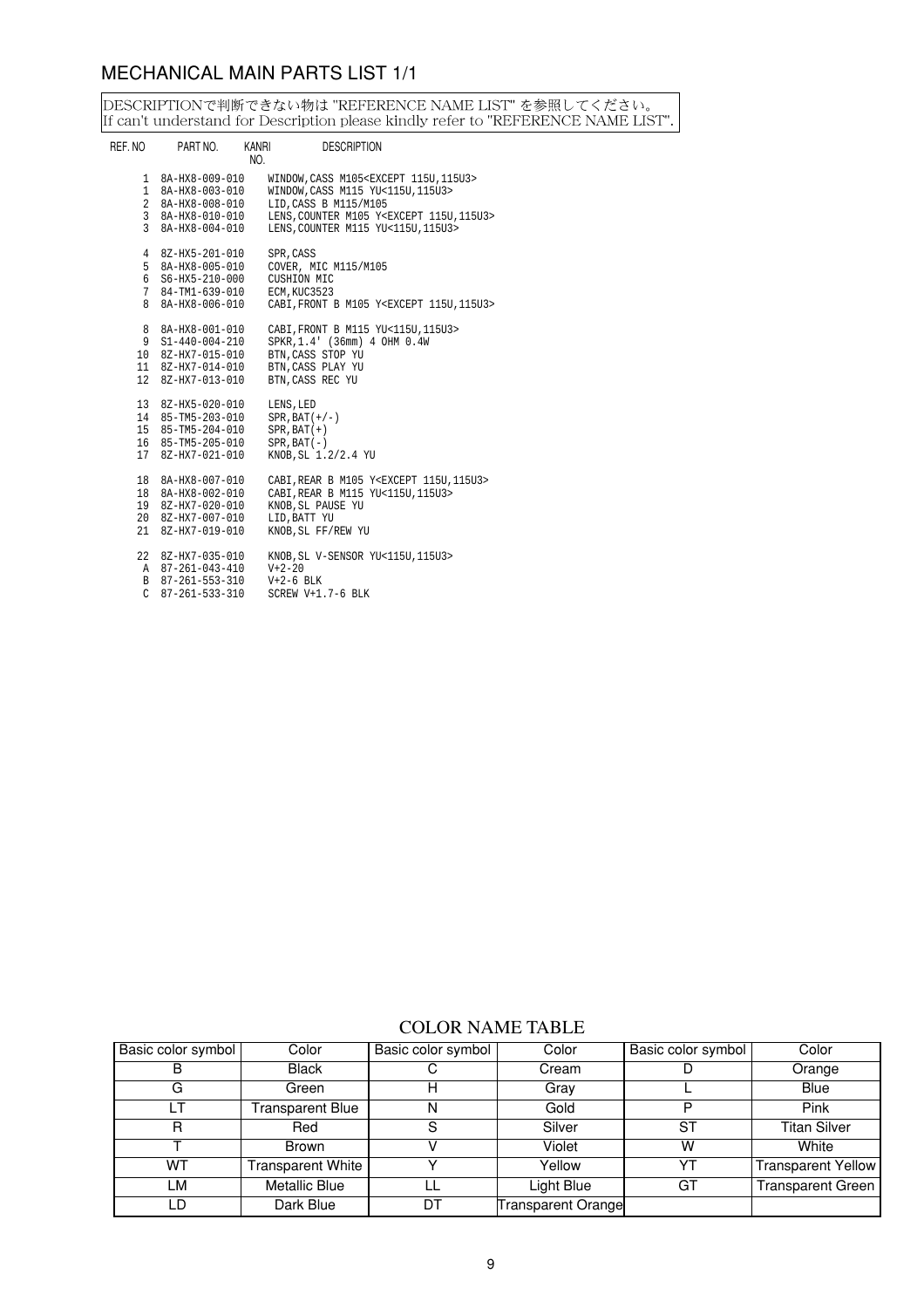## MECHANISM EXPLODED VIEW 1/1

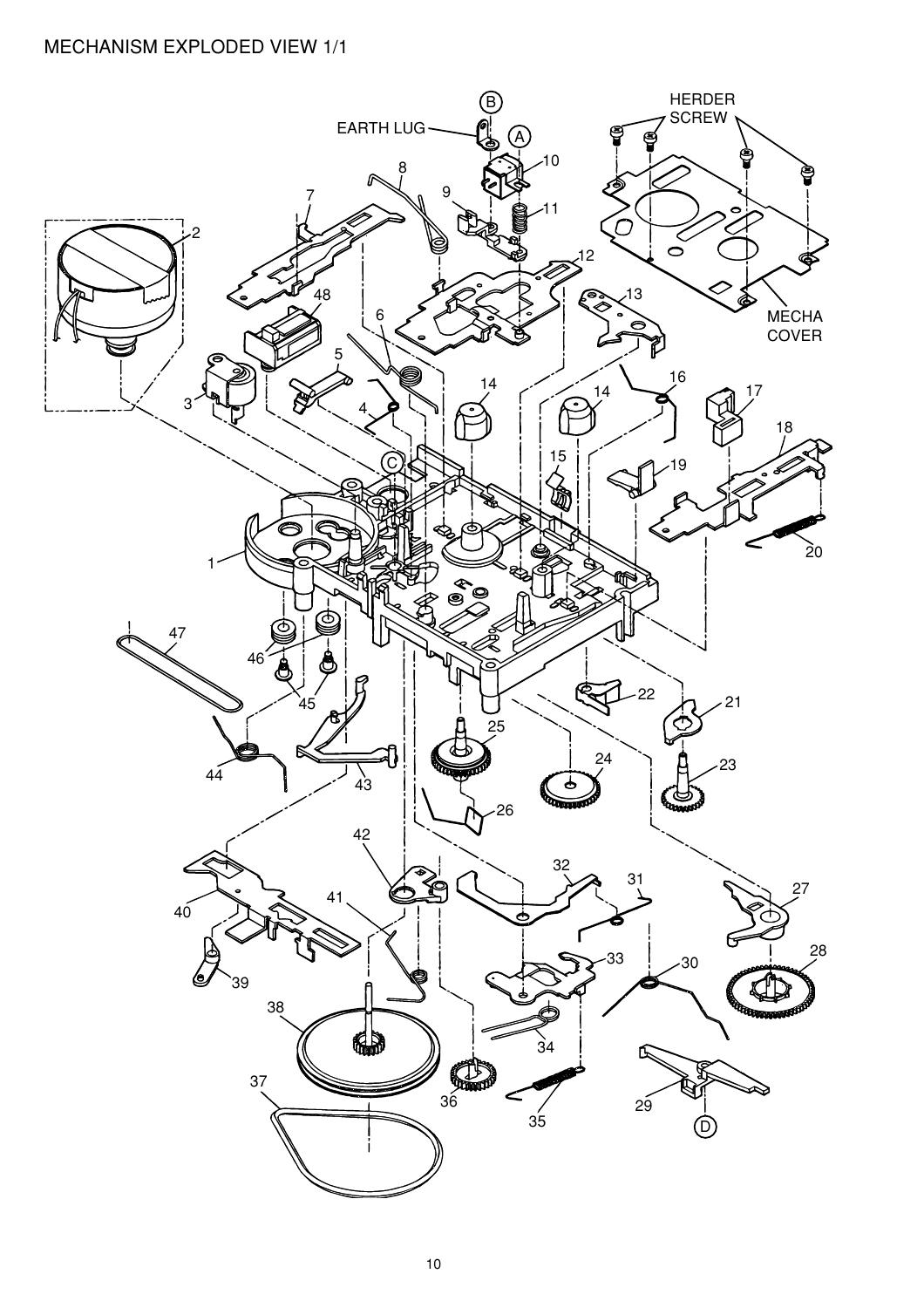# MECHANISM MAIN PARTS LIST 1/1

DESCRIPTIONで判断できない物は "REFERENCE NAME LIST" を参照してください。<br>If can't understand for Description please kindly refer to "REFERENCE NAME LIST".

| REF. NO | PART NO.                        | <b>DESCRIPTION</b><br><b>KANRI</b><br>NO. | REF. NO | PART NO.             | <b>DESCRIPTION</b><br>KANRI<br>NO. |
|---------|---------------------------------|-------------------------------------------|---------|----------------------|------------------------------------|
|         | 1 S1-800-01K-000                | CHASSIS ASSY                              |         | 27 S1-800-780-000    | REW ARM                            |
|         | 2 SR-F30-0C1-427                | MOTOR ASSY                                |         | 28 S1-800-270-000    | REW CEAR                           |
| 3       | S1-800-13K-000                  | PINCH ARM ASSY                            |         | 29 S1-800-390-000    | SHUT OFF ARM                       |
|         | 4 S1-800-100-000                | EARTH SP                                  |         | 30 S1-800-800-000    | THRUST SP                          |
| 6       | $S1 - 800 - 080 - 000$          | HEAD BASE SP                              |         | 31 S1-800-440-000    | REC LOCK SP                        |
|         | $7 S1 - 800 - 060 - 000$        | STOP LAVER                                |         | 32 S1-800-430-000    | REC LOCK PLATE                     |
| 8       | $S1 - 800 - 120 - 000$          | PINCH ARM SP                              |         | 33 S1-800-170-000    | SW ARM                             |
| 9       | S1-800-150-000                  | AZ SPACER                                 |         | 34 S1-800-220-000    | FR LEVER SP                        |
| 10      | ST-MC2-13E-000                  | R/P HEAD                                  |         | 35 S1-800-180-000    | SW ARM SP                          |
|         | 11 S1-800-160-000               | AZIMUTH SP                                |         | 36 S1-800-260-000    | CENTER GEAR                        |
|         | 12 S8-000-700-000               | HEAD BASE                                 |         | 37 SV-400-000-000    | MAIN BELT                          |
|         | $13 \quad S1 - 800 - 040 - 000$ | LOCK PLATE                                |         | 38 S1-800-35K-000    | FW CP ASSY                         |
|         | 14 S1-800-290-000               | REEL CAP                                  |         | 39 S1-800-740-000    | RESET ARM(A)                       |
| 15      | S1-800-730-000                  | CST HOLDER SP                             |         | 40 S1-800-210-000    | FR LEVER                           |
|         | 16 S1-800-050-000               | LOCK PLATE SP                             |         | 41<br>S1-800-250-000 | CENTER ARM SP                      |
|         | 17 SE-695-100-000               | E HEAD                                    |         | 42 S1-800-240-000    | CENTER ARM                         |
|         | 18 S1-800-090-000               | REC LEVER                                 |         | 45 SM-100-075-000    | MOTOR SCREW                        |
|         | 19 S1-800-030-000               | REC LOCK LEVER                            |         | 46 S3-741-150-000    | RUBBER CUSHION                     |
| 20      | $S1 - 800 - 760 - 200$          | REC LEVER SP                              |         | A S3-PB1-4X6-500     | SCREW                              |
| 21      | $S1 - 800 - 450 - 000$          | RESET ARM                                 |         | B S3-PB1-4X2-500     | <b>SCREW</b>                       |
|         | 22 S1-800-720-000               | REC SW LEVER                              |         | $C$ $S1-0X2-4X0-5LC$ | L-CUT-W-W                          |
| 23      | $S1 - 800 - 280 - 000$          | REEL (S) GEAR                             |         | D S1-2X3-0X0-188     | L-CUT-W-Y                          |
| 24      | S1-800-410-000                  | SHUT OFF GEAR                             |         | E S2-1X4-X02-LWR     | LW(RED)                            |
| 25      | $S1 - 800 - 30K - 000$          | REEL (T) ASSY                             |         |                      |                                    |
| 26      | $S1 - 800 - 510 - 000$          | SHUT OFF SP                               |         |                      |                                    |